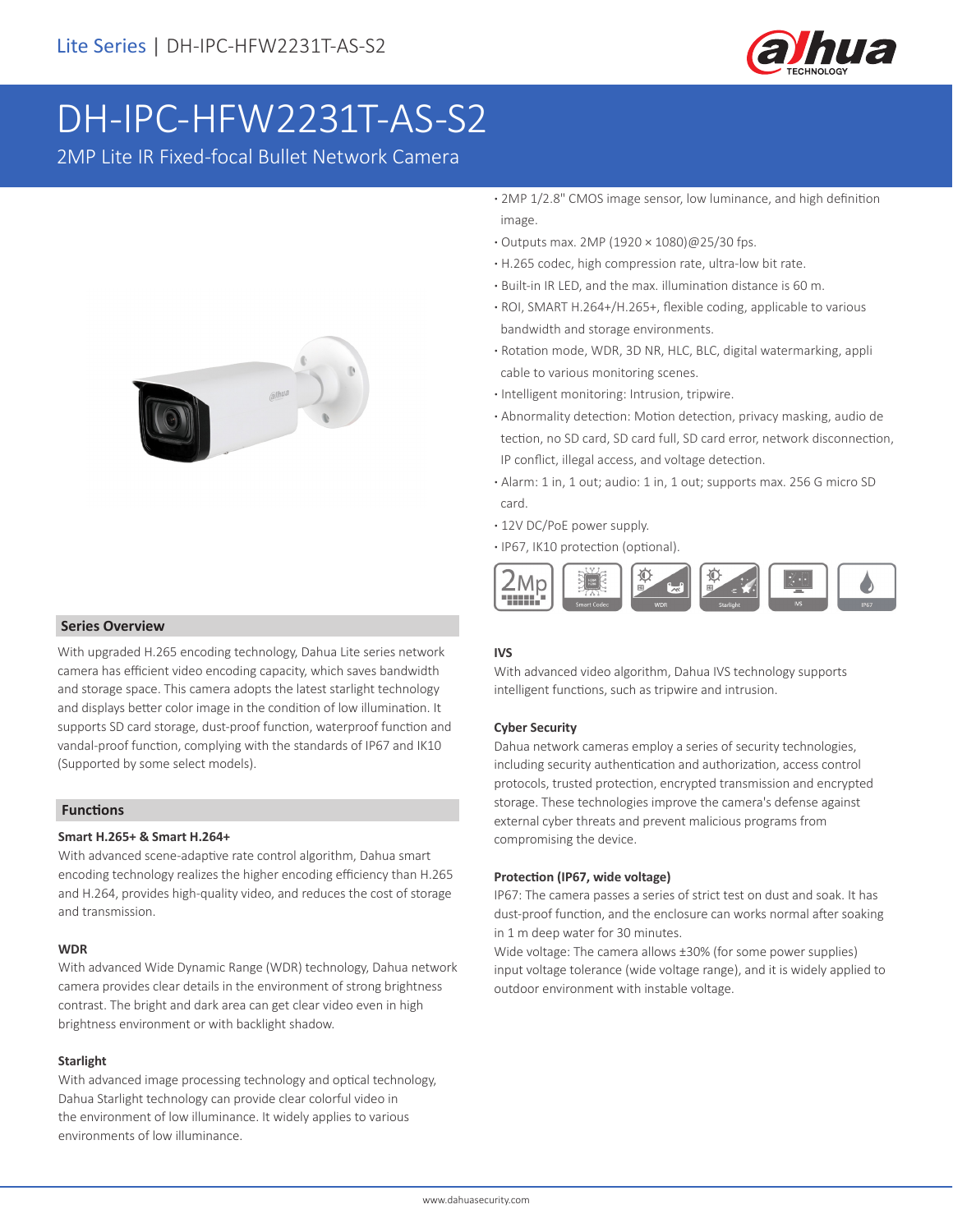# Lite Series | DH-IPC-HFW2231T-AS-S2

## **Technical Specification**

| Camera                          |        |                                                                                                                                                                      |                       |                      |                      |  |
|---------------------------------|--------|----------------------------------------------------------------------------------------------------------------------------------------------------------------------|-----------------------|----------------------|----------------------|--|
| Image Sensor                    |        | 1/2.8" CMOS                                                                                                                                                          |                       |                      |                      |  |
| Max. Resolution                 |        | 1920 (H) $\times$ 1080 (V)                                                                                                                                           |                       |                      |                      |  |
| <b>ROM</b>                      |        | 128 MB                                                                                                                                                               |                       |                      |                      |  |
| <b>RAM</b>                      |        | 128 MB                                                                                                                                                               |                       |                      |                      |  |
| <b>Scanning System</b>          |        | Progressive                                                                                                                                                          |                       |                      |                      |  |
| <b>Electronic Shutter Speed</b> |        | Auto/Manual 1/3 s-1/100,000 s                                                                                                                                        |                       |                      |                      |  |
| Min. Illumination               |        | 0.002 Lux@F1.6 (Color, 30 IRE)<br>0.0002 Lux@F1.6 (B/W, 30 IRE)<br>0 Lux (Illuminator on)                                                                            |                       |                      |                      |  |
| S/N Ratio                       |        | > 56 dB                                                                                                                                                              |                       |                      |                      |  |
| <b>Illumination Distance</b>    |        | 60 m (196.85 ft) (IR)                                                                                                                                                |                       |                      |                      |  |
| Illuminator On/Off Control      |        | Auto; manual                                                                                                                                                         |                       |                      |                      |  |
| <b>Illuminator Number</b>       |        | 4 (IR LED)                                                                                                                                                           |                       |                      |                      |  |
| Pan/Tilt/Rotation Range         |        | Pan: 0°-360°<br>Tilt: 0°-90°<br>Rotation: 0°-360°                                                                                                                    |                       |                      |                      |  |
| Lens                            |        |                                                                                                                                                                      |                       |                      |                      |  |
| Lens Type                       |        | Fixed-focal                                                                                                                                                          |                       |                      |                      |  |
| Lens Mount                      |        | M12                                                                                                                                                                  |                       |                      |                      |  |
| Focal Length                    |        | 3.6 mm; 6 mm; 8mm                                                                                                                                                    |                       |                      |                      |  |
| Max. Aperture                   |        | 3.6 mm: F1.6<br>6 mm: F1.6<br>8 mm: F1.6                                                                                                                             |                       |                      |                      |  |
| Field of View                   |        | 3.6 mm: Horizontal: 88°; Vertical: 44°; Diagonal: 105°<br>6 mm: Horizontal: 54°; Vertical: 29°; Diagonal: 63°<br>8 mm: Horizontal: 42°; Vertical: 23°; Diagonal: 47° |                       |                      |                      |  |
| Iris Control                    |        | Fixed                                                                                                                                                                |                       |                      |                      |  |
| Close Focus Distance            |        | 3.6 mm: 1.3 m (4.27 ft)<br>6 mm: 2.5 m (8.20 ft)<br>8 mm: 4 m (13.12 ft)                                                                                             |                       |                      |                      |  |
|                                 | Lens   | Detect                                                                                                                                                               | Observe               | Recognize            | Identify             |  |
|                                 | 3.6 mm | 58.9 m<br>(193.24 ft)                                                                                                                                                | 23.6 m<br>(77.43 ft)  | 11.8 m<br>(38.71 ft) | 5.9 m<br>(19.36 ft)  |  |
| <b>DORI Distance</b>            | 6 mm   | 82.8 m<br>(271.65 ft)                                                                                                                                                | 33.1 m<br>(108.60 ft) | 16.6 m<br>(54.46 ft) | 8.3 m<br>(27.23 ft)  |  |
|                                 | 8 mm   | 121.3 m<br>(397.97 ft)                                                                                                                                               | 48.5 m<br>(159.12 ft) | 24.3 m<br>(79.72 ft) | 12.1 m<br>(39.70 ft) |  |
| <b>Smart Event</b>              |        |                                                                                                                                                                      |                       |                      |                      |  |
| <b>IVS</b>                      |        | Tripwire; intrusion                                                                                                                                                  |                       |                      |                      |  |
| Video                           |        |                                                                                                                                                                      |                       |                      |                      |  |
| Video Compression               |        | H.265; H.264; H.264B; MJPEG (Only supported by the<br>cub stroam)                                                                                                    |                       |                      |                      |  |

sub stream)

Smart Codec Smart H.265+; Smart H.264+

| Video Frame Rate         | Main stream:<br>$1920 \times 1080@1 - 25/30$ fps<br>Sub stream:<br>704 × 576@1-25 fps<br>704 × 480@1-30 fps<br>*The values above are the max. frame rates of each<br>stream; for multiple streams, the values will be subjected<br>to the total encoding capacity.    |
|--------------------------|-----------------------------------------------------------------------------------------------------------------------------------------------------------------------------------------------------------------------------------------------------------------------|
| <b>Stream Capability</b> | 2 streams                                                                                                                                                                                                                                                             |
| Resolution               | 1080p (1920 × 1080); 1.3M (1280 × 960); 720p (1280<br>× 720); D1 (704 × 576/704 × 480); VGA (640 × 480); CIF<br>$(352 \times 288/352 \times 240)$                                                                                                                     |
| <b>Bit Rate Control</b>  | CBR/VBR                                                                                                                                                                                                                                                               |
| Video Bit Rate           | H.264: 32 kbps-6144 kbps<br>H.265: 12 kbps-6144 kbps                                                                                                                                                                                                                  |
| Day/Night                | Auto(ICR)/Color/B/W                                                                                                                                                                                                                                                   |
| <b>BLC</b>               | Yes                                                                                                                                                                                                                                                                   |
| <b>HLC</b>               | Yes                                                                                                                                                                                                                                                                   |
| <b>WDR</b>               | 120 dB                                                                                                                                                                                                                                                                |
| <b>White Balance</b>     | Auto; natural; street lamp; outdoor; manual; regional<br>custom                                                                                                                                                                                                       |
| Gain Control             | Auto; manual                                                                                                                                                                                                                                                          |
| Noise Reduction          | 3D <sub>NR</sub>                                                                                                                                                                                                                                                      |
| <b>Motion Detection</b>  | OFF/ON (4 areas, rectangular)                                                                                                                                                                                                                                         |
| Region of Interest (RoI) | Yes (4 areas)                                                                                                                                                                                                                                                         |
| Smart Illumination       | Yes                                                                                                                                                                                                                                                                   |
| Image Rotation           | 0°/90°/180°/270° (Support 90°/270° with 1080p<br>resolution and lower)                                                                                                                                                                                                |
| Mirror                   | Yes                                                                                                                                                                                                                                                                   |
| <b>Privacy Masking</b>   | 4 areas                                                                                                                                                                                                                                                               |
| Audio                    |                                                                                                                                                                                                                                                                       |
| Audio Compression        | G.711a; G.711Mu; G.726; PCM                                                                                                                                                                                                                                           |
| Alarm                    |                                                                                                                                                                                                                                                                       |
| Alarm Event              | No SD card; SD card full; SD card error; network<br>disconnection; IP conflict; illegal access; motion<br>detection; video tampering; tripwire; intrusion; audio<br>abnormality; voltage detection; external alarm; security<br>exception                             |
| Network                  |                                                                                                                                                                                                                                                                       |
| Network Port             | RJ-45 (10/100 Base-T)                                                                                                                                                                                                                                                 |
| SDK and API              | Yes                                                                                                                                                                                                                                                                   |
| <b>Cyber Security</b>    | Video encryption; firmware encryption; configuration<br>encryption; Digest; WSSE; account lockout; security logs;<br>IP/MAC filtering; generation and importing of X.509<br>certification; syslog; HTTPS; 802.1x; trusted boot; trusted<br>execution; trusted upgrade |
| Network Protocol         | IPv4; IPv6; HTTP; TCP; UDP; ARP; RTP; RTSP; RTCP; RTMP;<br>SMTP; FTP; SFTP; DHCP; DNS; DDNS; QoS; UPnP; NTP;<br>Multicast; ICMP; IGMP; NFS; PPPoE; Boujour                                                                                                            |
| Interoperability         | ONVIF (Profile S/Profile G/Profile T); CGI; P2P; Milestone                                                                                                                                                                                                            |